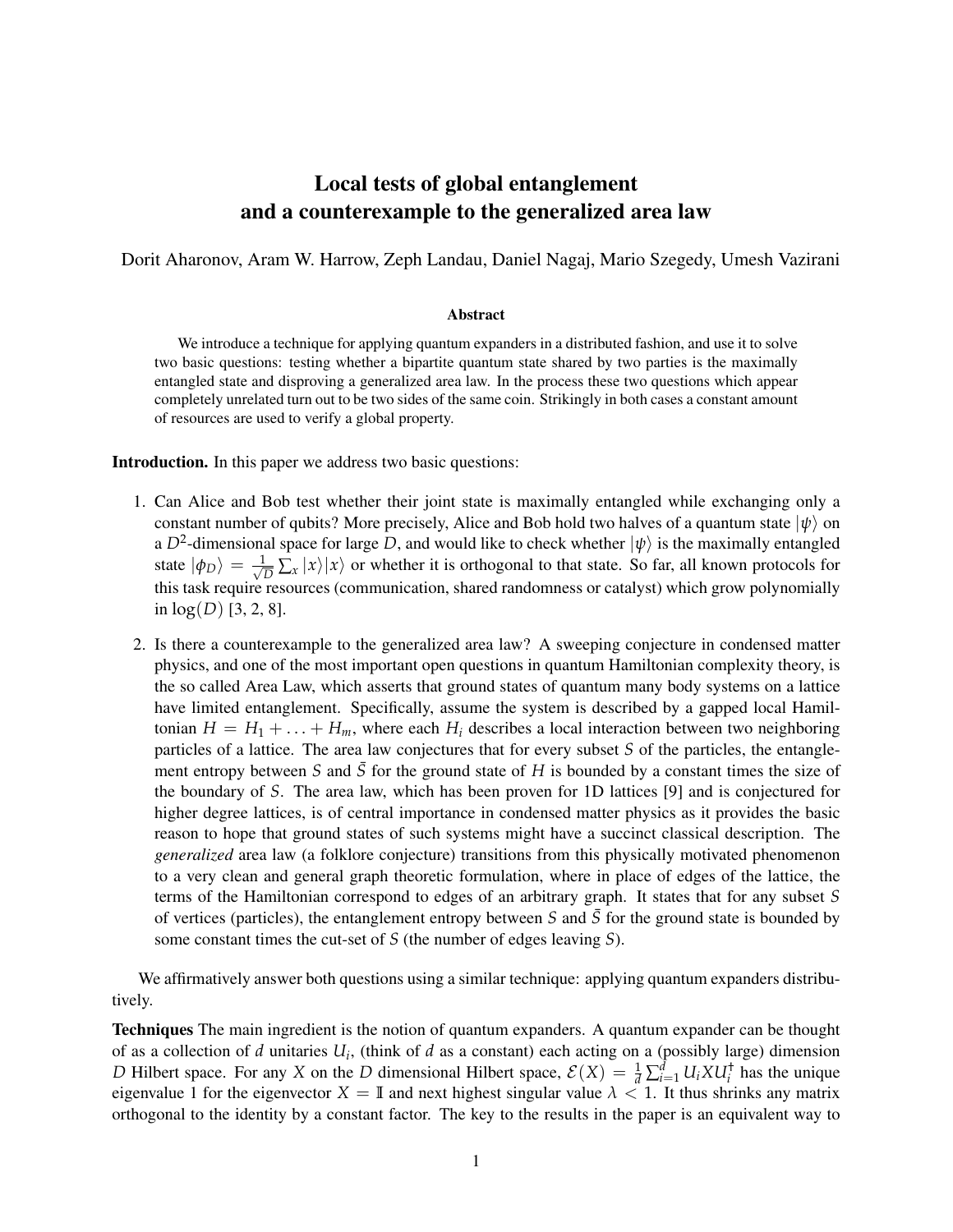view quantum expanders, by considering their action on maximally entangled states. It is well known that for any  $U, U \otimes U^*$  acting on the maximally entangled state leaves it as is. Of course, this remains true even if *U* is drawn uniformally at random from the set  $U_1, \ldots, U_d$  of the expander. The remarkable fact is that even though quantum expanders use only a constant number *d* of unitaries, they leave in tact *only* the maximally entangled state, and all other states are shrinked by at least a constant.

For the entanglement testing problem, we use the above intuition to derive a communicating protocol which uses only a constant number of qubits, and detects a maximally entangled state of arbitrary dimension. The idea is that Alice prepares the control state  $\sum_{i=1}^{d} |i\rangle|i\rangle$  and sends to Bob one half of this state, which enables them to synchronize which  $U_i \otimes U_i^T$  they apply. Bob can then send the register back to Alice, who can then test that the control state remained in tact, implying that the state on which it was applied was not affected, hence, it must have been the maximally entangled state. We derive that for any  $D, \epsilon > 0$ , there exists a protocol which uses  $O(\log 1/\epsilon)$  qubits of communication, after which Bob always accepts if the shared state is  $|\phi_D\rangle$ . If the shared state is orthogonal to  $|\phi_D\rangle$ , he accepts with probability at most  $\epsilon$ . If Alice and Bob do start with the maximally entangled state  $|\phi_D\rangle$ , the protocol does not damage the state.



Figure 1: a) A counterexample to the generalized area law, consisting of a chain of complete graphs separated by the middle edge. The entropy across the cut grows as  $\Omega(n^c)$ , where *n* is the total number of particles. b) A four-particle construction. c) Short chain framework for proving 1D area law.

For a counterexample to the generalized area law, we use the above intuition to exhibit a gapped local Hamiltonian acting on the graph featured in Figure a, for which the entanglement entropy of the ground state across the middle cut is  $\Omega(n^c)$  for some  $0 < c < 1$  (rather than  $O(1)$  as predicted by the generalized area law). The core step in generating this example is the construction of a simpler system consisting of four particles on a line (see Figure b): two particles of dimension  $d = 3$  (qutrits) in the middle, and two particles of dimension *D* at the two ends, with *D* is arbitrarily large. The gapped Hamiltonian is of the form  $H = H_L + H_M + H_R$ , where  $H_L$  acts between the left particle and the left qutrit,  $H_M$  between the two qutrits, and  $H_R$  between the right qutrit and the right particle. Crucially, the entanglement entropy of the ground state across the middle cut is  $\Omega(\log D)$ .

Like in the communication protocol, we use the middle particles to synchronize the application of the expander on the left and right sides. This requires only a single term of the Hamiltonian, acting on two *d*-dimensional particles. This four particles example is then converted to a counter example to the generalized area low with bounded dimensional particles (albeit with unbounded degree of interaction) by applying Kitaev's circuit-to-Hamiltonian construction to implement the *U<sup>i</sup>* , followed by an application of the strengthening gadgets of [6].

Discussion and open questions Our two results are reminiscent in spirit to the classical PCP theorem, or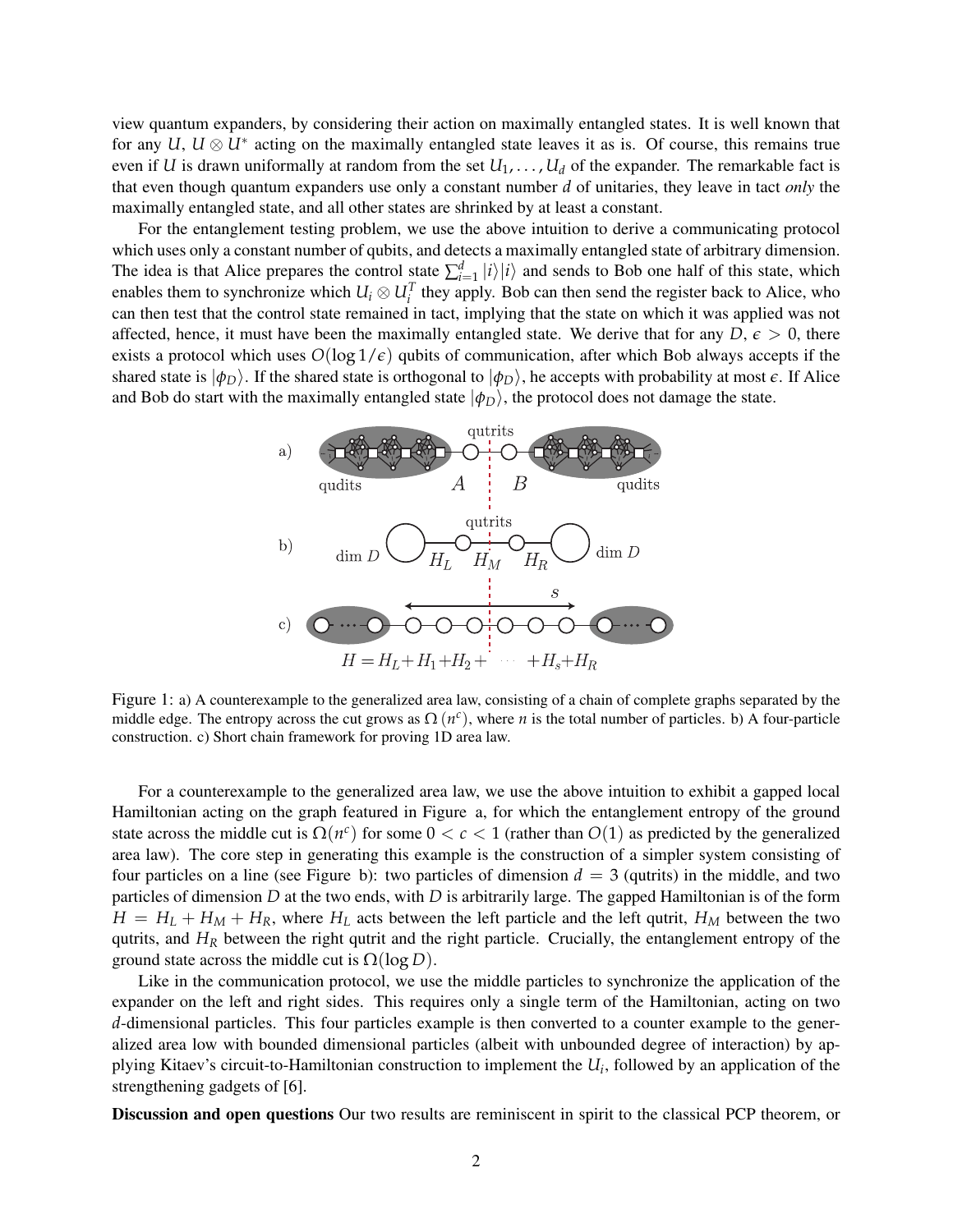more generally to property testing: all those are examples where a small amount of resources (bits checked, Hamiltonian interactions, qubits transmitted, etc.) serve to verify the properties of some large object. However, the fact that such highly non-local properties as global entanglement can be detected using local resources seems rather counter-intuitive. Enforcing of a large amount of entanglement by a single *O*(1) norm constraint is a surprising quantum phenomenon — we note that in the analogous probabilistic situation, in which we consider the uniform distribution over the set of all possible solutions to constraints set on the graph, the middle constraint can only enforce a convex combination of a *constant* number of product distributions.

What do our results imply regarding the 2D area law, which was indeed the main motivation for this work? The best current 1*D* area law [1] works within a model very similar to our four body Hamiltonian, except the middle link in [1] is extended into a finite chain of  $s = \Omega(\log^2 d/\epsilon)$  particles, each of dimension *d* (see figure c). This yields an area law bound of  $S_{1D} = O(\log^3 d/\epsilon)$  across the middle cut. It was observed in [1] that any slight improvement in the exponent of log *d* would imply a non-trivial sub-volume law for 2D systems. The crucial parameter in improving the result is the length of the middle chain; Our four body Hamiltonian shows that in the extreme case of a length 1 chain, no area law holds. Understanding the intermediate regime is thus an important open question.

A more modest goal than resolving the 2*D* area law, would be to reduce the degree in our construction to a constant. Such a step already seems to require significant progress in our understanding of related notions, e.g., parallel circuit-to-Hamiltonian constructions (see e.g.,[5]), and quantum expanders which are geometrically constrained.

A possible criticism to our generalized area law counter example is as follows. Should we not expect a generalized area law only in constant degree graphs, where we know that correlations decay exponentially in the groundstate of gapped Hamiltonians? After all, in the 1*D* case the area law follows from exponential decay of correlations [4]. We stress that the connection between exponential decay of corrleations and area laws is in itself merely conjectured in general graphs; it is known to hold only in 1*D* chains. One might indeed view our results as further evidence that such a connection holds also in higher dimensions

Finally, we believe that our results point at a fundamental link between two seemingly unrelated topics. As we show in the paper, it is possible to derive a counterexample to the generalized area law, by starting from an entanglement testing protocol of limited communication, and converting it into a Hamiltonian using Kitaev's circuit-to-Hamiltonian construction. The resulting Hamiltonian can be viewed as a "tester" of its highly entangled groundstate, where the norm of the Hamiltonian terms along the cut corresponds to the communication complexity of the protocol. Whether such a "translation" always exists between entanglement testing protocols of limited communication, and entangled ground states of Hamiltonians with limited interactions between different parts of the system, remains to be explored. Making such an equivalence rigorous might open up a whole new set of tools to studying the area law question, and more generally, help develop better intuition for local Hamiltonians and their groundstates. A related question is whether EPR testing is in fact *equivalent* in some sense to the property of being a quantum expander.

Related work: We remark that our results cannot be derived, to the best of our knowledge, from the results of Gottesman and Hastings [7] and Irani [10], or the improvements of Movassagh and Shor [11]. Those results provide highly entangled states for Hamiltonian whose gaps are inverse polynomial. One might using polynomially stronger interactions in those constructions, and replacing them by weaker interactions using the gadgets of of Nagaj and Cao [6]. This fails since these gadgets, which we would have needed to apply for every edge, introduce a complicated geometry of interactions, and so the size of the cut in the resulting graph would no longer be small.